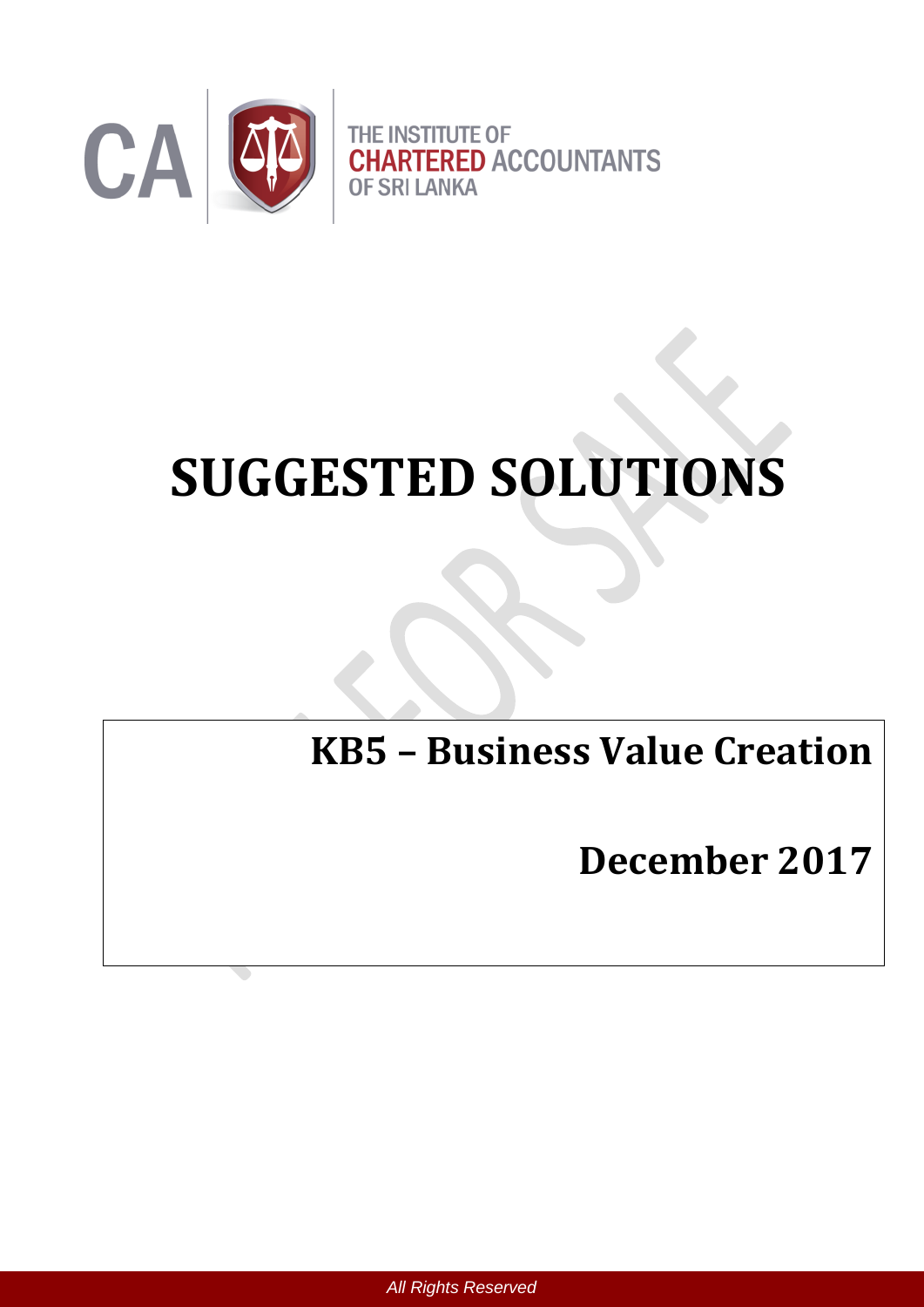### **SECTION 1**

#### **Answer 01**

| <b>Relevant Learning Outcome/s: 1.3</b> |  |
|-----------------------------------------|--|
| <b>Stakeholders</b>                     |  |
| Study text reference: Pages 18 and 19   |  |

#### (a)

 **Employees of ABC** – have high interest but low power. However if the employees get together and form a union they could have high power.

Therefore employees of ABC should be kept informed about the activities of the company.

 **People-Watch** – have high interest and a high level of power. ABC should consider their request to improve the work environment in the manufacturing premises. If not they might create a very bad reputation of the company within the general public.

Therefore the management of ABC should consider the views of People-Watch very carefully when taking decisions.

#### **Customers of ABC and the public**

Customers are the key players of any organisation. They have high power as well as high interest over the organisation. Customers of ABC will get to know that the company is not providing the required health and safety measures for its employees on the production floor due to the bad publicity on social media sites regarding the current issues of ABC. As a result they will be reluctant to buy ABC products.

Therefore the management of ABC should consider the views of People-Watch very carefully when taking decisions.

 **Regulatory authorities, government and labour department** – have high power but a low level of interest. They can influence the organisation by taking legal action against the company for not meeting the adequate health and safety measures for the employees. Stakeholders in this segment must be treated with care.

Therefore ABC should keep them satisfied by complying with the required standards and ensure that the regulations of the country are met. It should also change its approaches if regulations are changed, in order to prevent these stakeholders from becoming interested.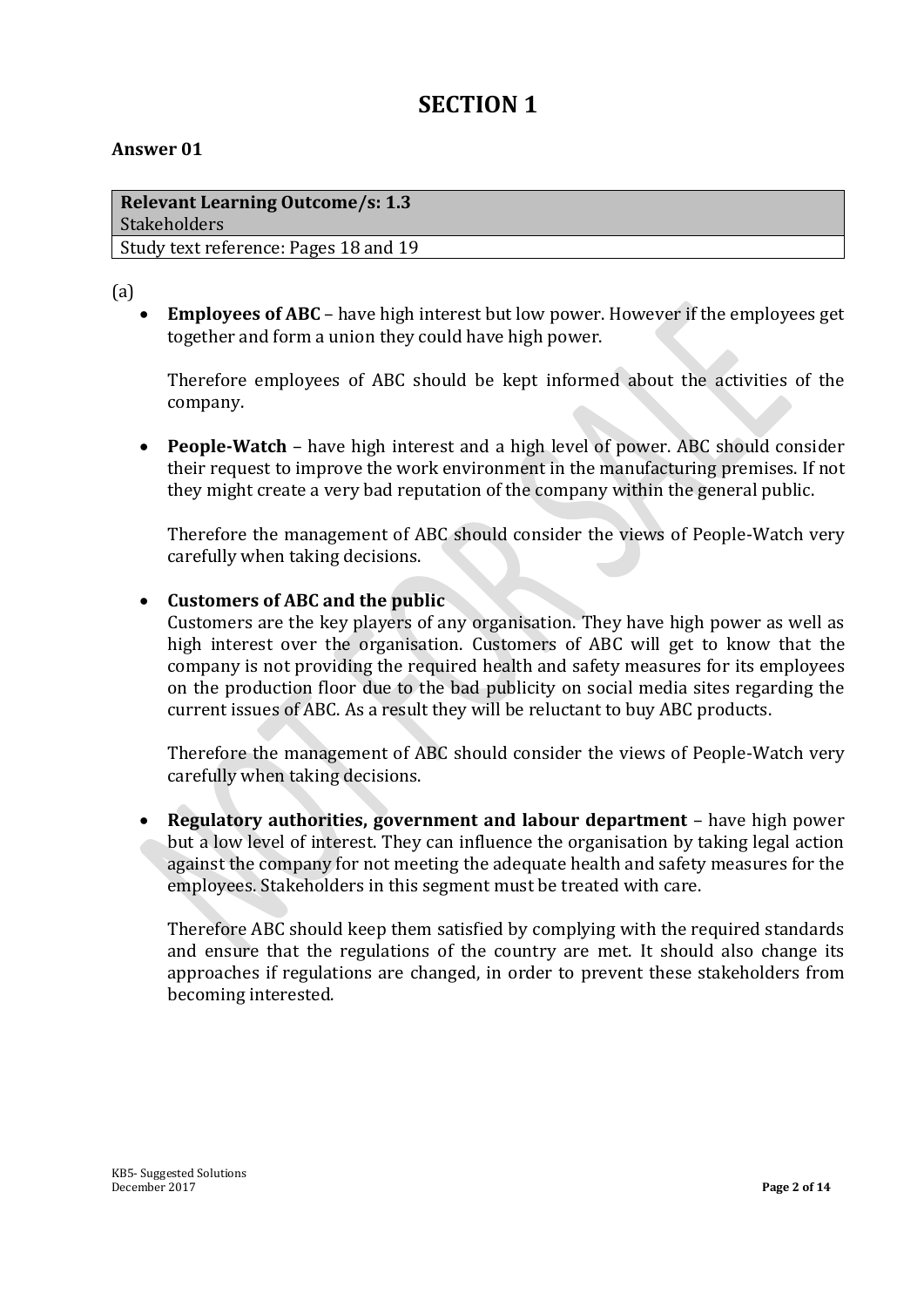#### **Level of interest**

|       |                                                                | Employees                                        |
|-------|----------------------------------------------------------------|--------------------------------------------------|
| Power |                                                                |                                                  |
| H     | Regulatory authorities,<br>government and labour<br>department | Customers, general<br>public and<br>People-Watch |

(b)

- **Legal responsibility** it is essential that ABC complies with the relevant rules and regulations of the country as well as the health and safety measures adopted by the country for labourers who work, especially in factories. It should also implement any changes if these rules and regulations are changed.
- **Social responsibility** this involves being a good corporate citizen and making a positive contribution to society. As a good corporate citizen and socially responsible entity, ABC needs to consider implementing the changes recommended by People-Watch by providing the required facilities at the workplace. Also it has a social responsibility towards the environment when producing plastic products as its final output. ABC should try its level best to reduce the impact to the environment when using plastics.
- **Economic responsibility** this involves making profits and providing an acceptable return to shareholders. Thus in any decision ABC makes, it has to ensure that this objective is achieved.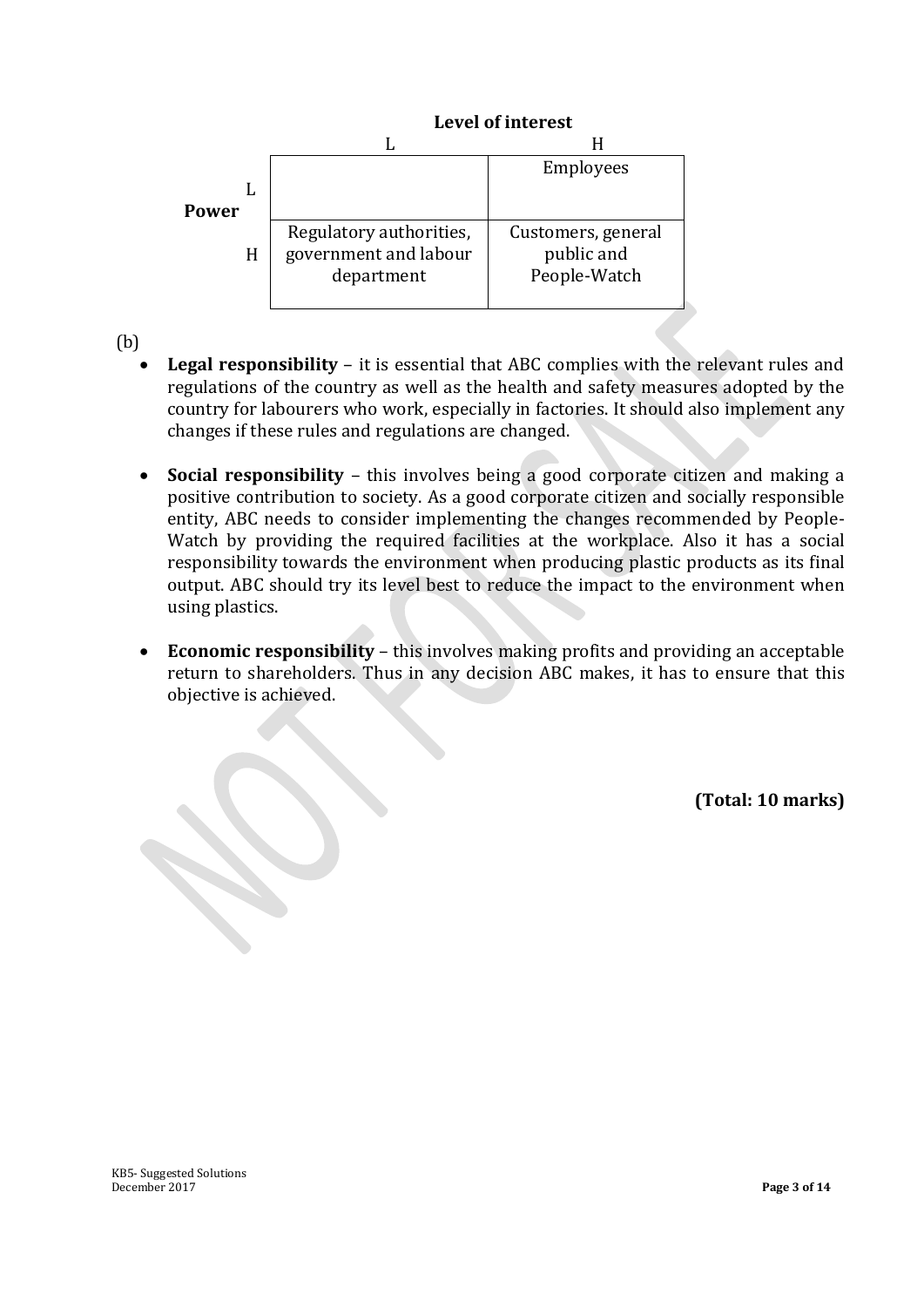**Relevant Learning Outcome/s: 2.3**  Physical distribution and logistics systems Study text reference: Page 47

(a)

- **Location of warehouses** QPL needs to decide whether it should have one central warehouse or many. The aim is to reduce delivery times and costs. If for example QPL has outlets in many locations and also distributes to many locations, it might need many warehouses.
- **Method of transport** this determines how goods will be transported; by road, rail, sea, or air. For example if goods are imported, what mode is used for transportation within the country has to be determined by QPL.
- **Size of transport vehicle** whether QPL should use large transport vehicles to transport goods.
- (b) A warehouse management system (WMS) is an IT system for controlling the movement and storage of goods within a warehouse and processing associated transactions such as receiving goods, putting them away, picking goods for shipment and shipping them. A WMS monitors the progress of products through the warehouse.
	- An efficient WMS helps companies to reduce costs by minimising the amount of unnecessary inventory held in store. It also helps companies to keep lost sales to a minimum level by having enough inventory on hand to meet demand.
	- A WMS can be used for modeling the physical storage facilities in the warehouse such as racking and location of racks For example, if certain products are often sold together or are sold more often than others, they can be grouped together or placed near the delivery area to speed up the process of picking, packing and shipping to customers.
	- A WMS provides an automated link between order processing and logistics management in order to pick, pack and ship products from the warehouse.
	- RFID or bar coding can be used to track where products are held, which suppliers they come from, and the length of time they are stored. A WMS then provides management with an analysis of this data to control inventory levels and maximise the use of warehouse space.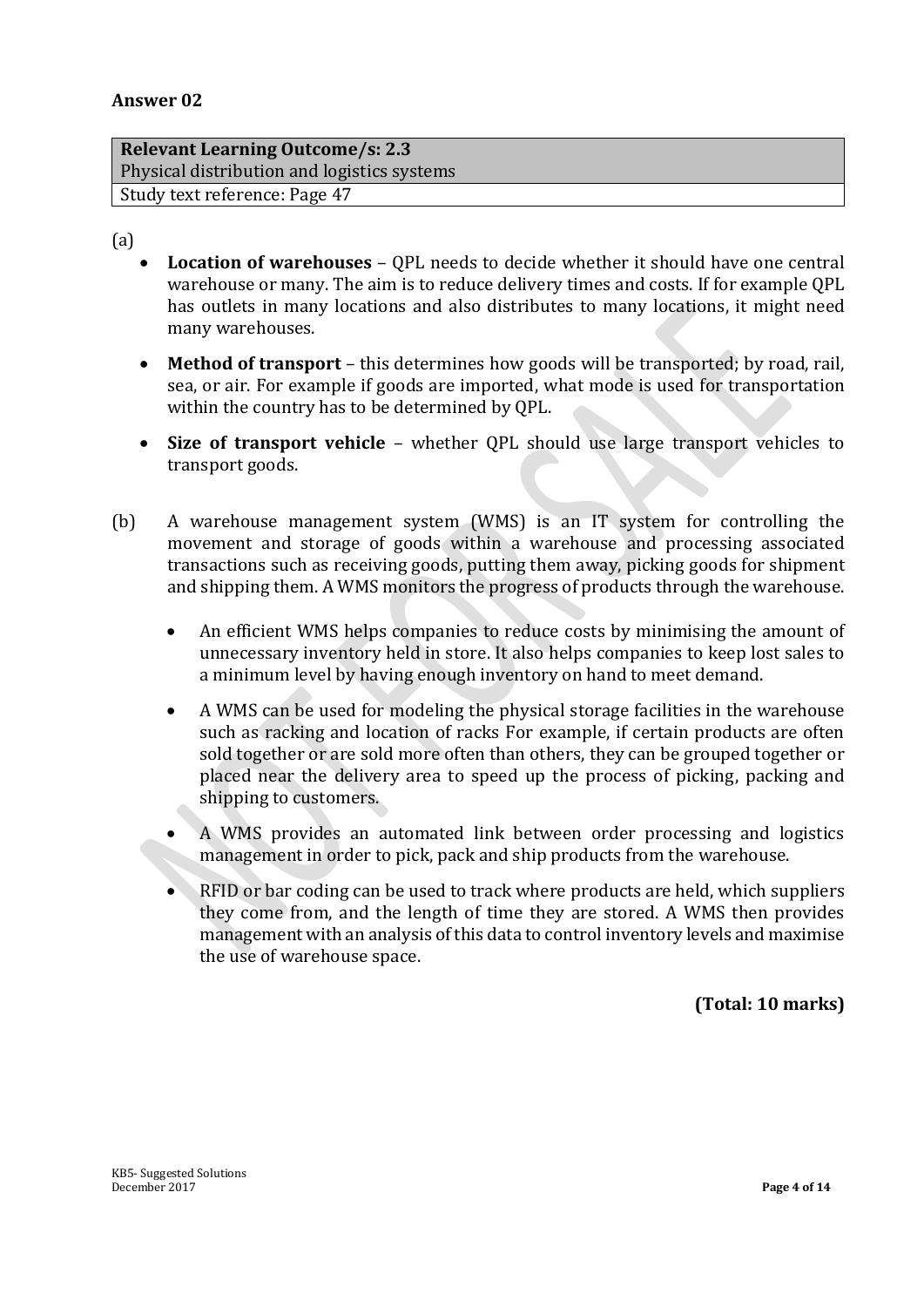#### **Relevant Learning Outcome/s: 6.4 and 6.5**

6.4 – Managing research and development

6.5 – Managing innovation

Study text reference: Pages 293 and 294

(a)

- 1. **Organisation and management** when R&D is a separate department, there may be problems with the coordination of R&D activity with other departments such as production and marketing.
- 2. **Financial** it is difficult to set financial performance targets for R&D at the outset as it is difficult to plan in advance. Since R&D could be complex and take a long time to materialise, it would be difficult to assess uncertain returns and it would also pose challenges in controlling costs.
- 3. **Evaluation and control** whether it is applied or pure research, it would be difficult to assess the value of the work to the company.
- 4. **Cultural issues** unless the organisation has a culture that promotes innovation, short-term commercial targets, bureaucracies and conservativeness could hinder R&D efforts of the company.
- 5. **Uncertainty** there is uncertainly regarding the outcome.
- (b) The pace of technology change is fast. All companies are affected by change to a greater or lesser extent, and unless the companies are able to respond to change and innovate where appropriate, they could lose their competitive edge in the market.

Innovation is important to a business in two main ways. It not only provides new products to the market to continuously entice the customer, it also improves product and process performance by developing new ways of manufacturing or delivering a service. Innovation is not always about developing something completely new; it could also be making incremental improvements to products and services and creating value. This would enable to the company to position itself as a forward-looking company and continuously entice customers with a unique selling proposition.

On the other hand, innovation can also provide completely new products or services that a company can take to the market first. Hence, innovation could provide a company with a first mover advantage, whereby the company penetrates the market faster and demands a higher price with a healthy margin. However, for how long they could sustain the same would depend on the ability of its competitors to provide similar or completely new innovations to the market that could substitute for the existing product. Therefore it is important for companies to continuously innovate to stay ahead of their competition.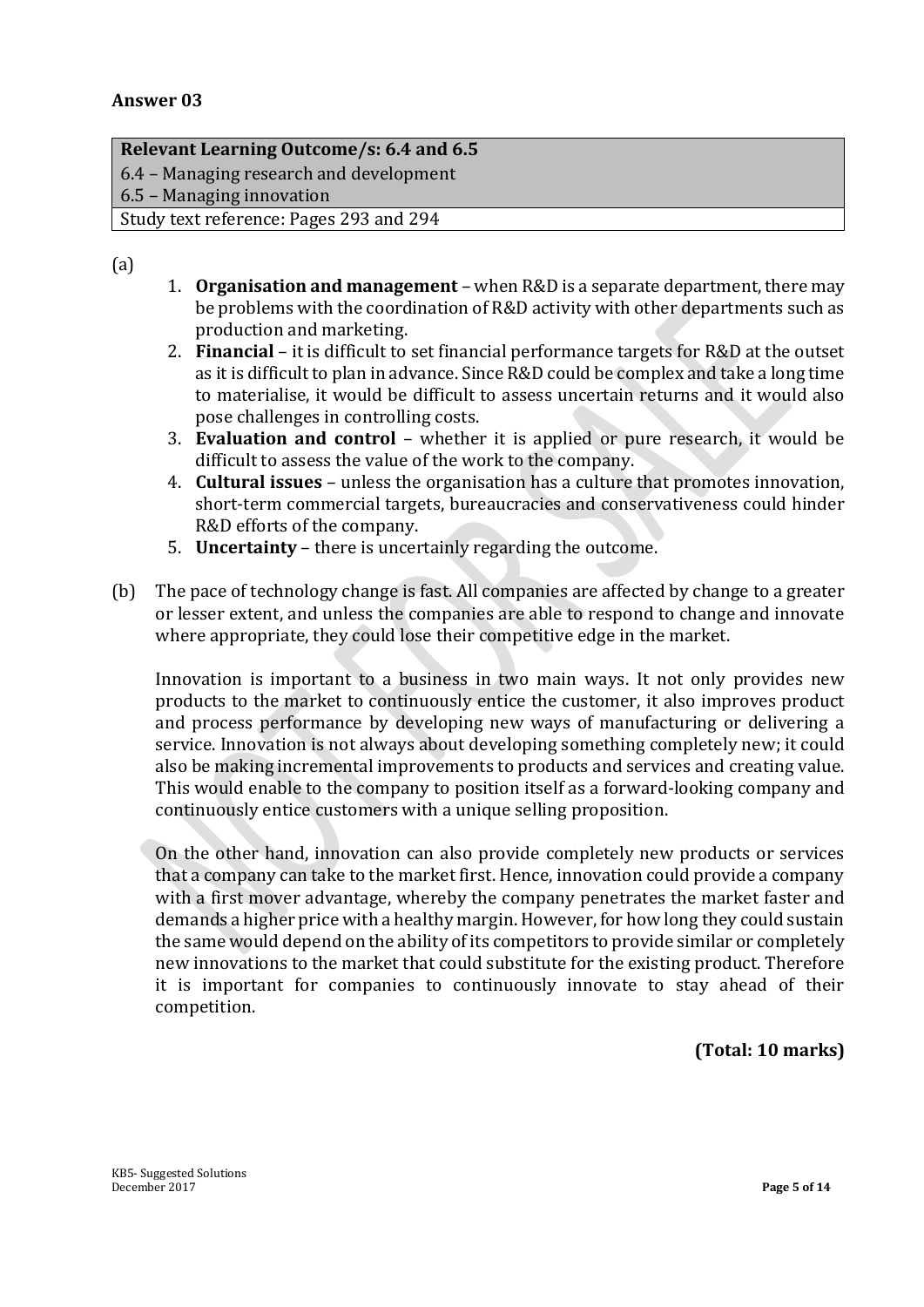#### **Relevant Learning Outcome/s: 3.2 and 3.3**

3.2 – Product design and process selection

3.3 – Quality management

Study text reference: Pages 78 and 81

(a) **Batch production** – this manufacturing process produces a quantity or batch of an item, and every item in the batch is same. It may produce batches of similar but slightly different products, which will result in a higher unit production cost compared to that of chain manufacturing.

**Chain manufacturing** – this method is used largely either in the mass production of a standard item, or the continuous production process of a high volume item. Key features of this type of manufacturing are high volume of standard output and low unit production costs.

#### (b) **Four elements of quality costs**

- Prevention costs costs incurred to prevent defective items or reduce the number of defects (e.g. inspection of fruits before using them to make jam)
- Inspection and testing costs (appraisal cost) costs incurred to inspect and test output (e.g. supervisor checking the jam to see if it has been made appropriately, tasting it)
- Internal failure costs costs incurred in correcting defective items that are found through inspection and testing (e.g. jam that is thrown away due to its poor quality)
- External failure costs costs incurred in dealing with complaints from customers about defective items that have escaped detection in the inspection process and have been sold to customers (e.g. loss of customer orders, return of jam bottles from shops).

#### **How to minimise quality cost**

Since inspection costs and costs of correcting errors do not add value, they should be avoided entirely. The aim should be to achieve zero defects in production.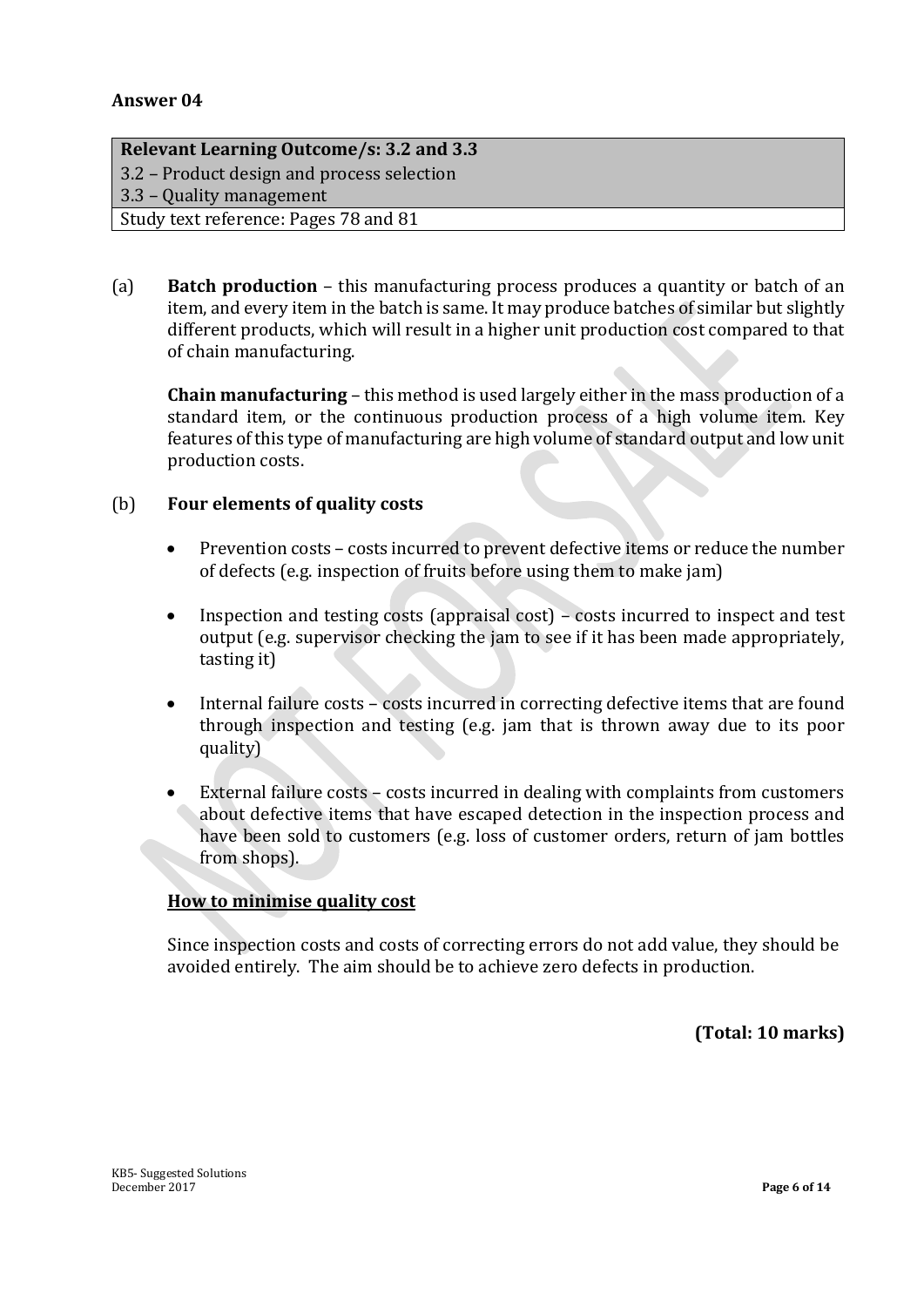| <b>Relevant Learning Outcome/s: 5.7</b> |  |  |
|-----------------------------------------|--|--|
| Managing culture and change             |  |  |
| Study text reference: Page 243          |  |  |

- (a) Based on the scenario it can be observed that AAL has a power culture. This is because power is concentrated with Arun. He makes all the decisions as he is the owner of the business and does not allow employees to raise their opinions. This implies that there is autocratic decision making. Further, power cultures have few formal rules, which also can be seen at AAL.
- (b) AAL is in the business of developing advertisements and providing other marketing services to clients. This requires a lot of creativity and designing skills. Since the employees are talented individuals they need some freedom to develop marketing solutions. Therefore a task culture is recommended. This encourages power and authority of individuals based on their expertise and knowledge. It might also prevent them from leaving AAL and also make them involved in business activities.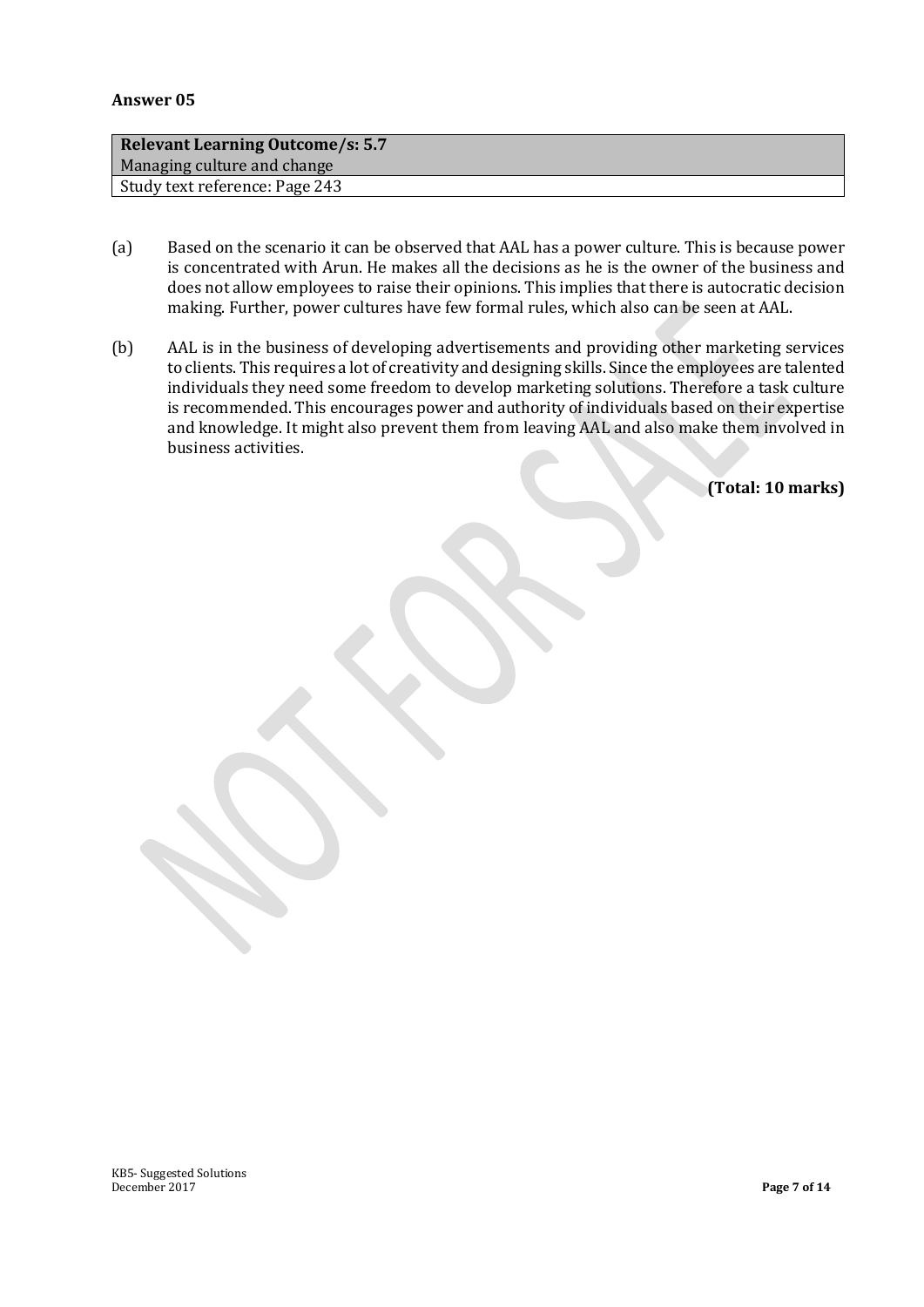#### **Relevant Learning Outcome/s: 7.3, 7.4 and 7.7**

- 7.3 Formulation of business level strategy
- 7.4 Evaluation and implementation of business level strategy
- 7.7 Monitoring and control

Study text reference: Pages 258, 328, 341 and 345]

(a) Tastycola is expected to expand the existing production capacity by setting up new production facilities in order to achieve economies of scale. It focuses on the mass market and currently operates under intense competition as a few large firms sell similar products at similar prices.

In the soft drink industry there is little opportunity to differentiate. Tastycola is unable to differentiate its production under Option 1 since it is expecting to expand the same production for the mass market. Due to high market competition, customers are also very conscious about the price of the product.

Therefore the No Frills strategy under Bowman's Strategy Clock is the most suitable strategy for this expansion option.

The No Frills strategy combines a low price with low perceived product benefits. It is suitable for a product/market where customers are very price conscious. It is also suitable for markets where there is little opportunity for competition on product features.

- (b) Porter suggested that there are three generic strategies for competitive advantage, and in order to be successful a company must choose only one of these strategies.
	- 1. Cost leadership
	- 2. Differentiation
	- 3. Focus

Cost leadership – according to this strategy the business seeks to achieve the position of the lowest cost producer in the industry as a whole. It can charge the same price as its competitors, knowing that this would enable it to generate a bigger profit per unit, or it can charge a lower price than the competitors.

Differentiation – the aim of the differentiation strategy is to convince consumers in the market to buy the product due to its distinctive characteristics. The distinctive features of the product add value to the customers.

Focus strategy – this strategy focuses on being the cost leader or achieving product differentiation in a particular targeted segment or niche market. Here the business concentrates its attention on one or more particular segments or niches within the total market, and does not try to serve the entire market with a single product.

By analysing the above generic strategies it is advisable for Tastycola to implement a focus strategy when implementing Option 2, since Tastycola has identified that there are some consumers who now seek soft drinks made from natural ingredients without any preservatives or sugar. Currently such products are not supplied in the domestic market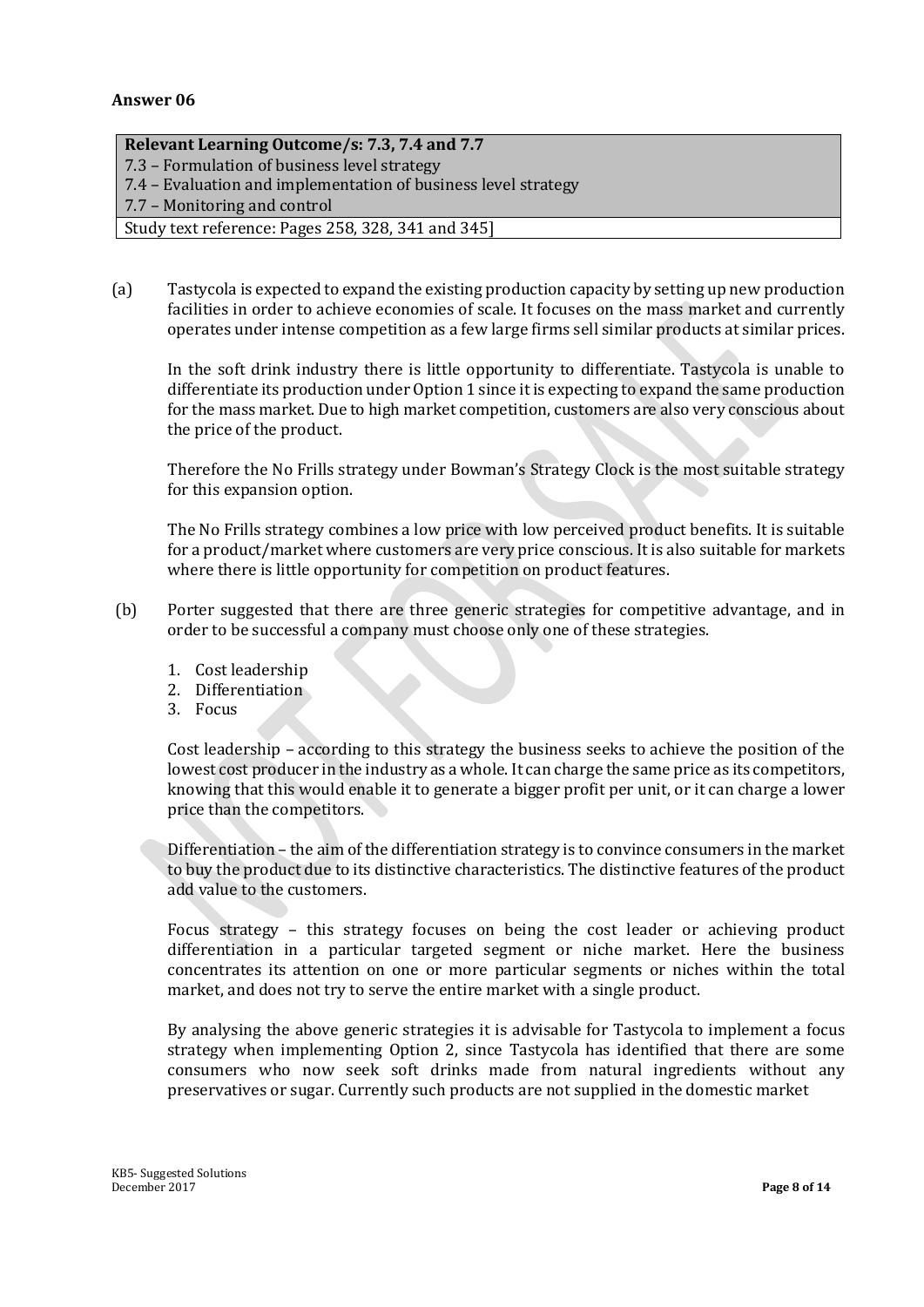#### *Alternatively*

*This product seems to have a high perceived value and thereby could be considered a niche market product. Since it is new to the market it might come under a focused differentiation strategy.*

(c) (i) No one leadership style is best for all situations, but it is useful to understand what your natural approach is, so that you can develop skills that you may be missing. It is unwise to neglect either tasks or people, but equally, a compromise between the two approaches will likely result in only average team performance, because you neither meet people's needs nor inspire excellent performance.

> The Blake Mouton Managerial Grid is a popular framework for thinking about a leader's "task versus person" orientation.

The grid is based on two behavioral dimensions:

- **Concern for people**: this is the degree to which a leader considers team members' needs, interests and areas of personal development when deciding how best to accomplish a task.
- **Concern for production**: this is the degree to which a leader emphasises concrete objectives, organisational efficiency and high productivity when deciding how best to accomplish a task.



According to the scenario given, the CEO of Tastycola (Ramesh) seems to be more concerned on the task (production) than people. People in this category believe that their team members are simply a means to an end. The team's needs are always secondary to productivity. This approach can drive impressive production results at first, but low team morale and motivation will ultimately affect people's performance. Ramesh makes his own decisions expecting compliance from his staff. He pays more attention to achieving results, ignoring the subordinates' needs. This might enable quick decisions but might demotivate staff. So his leadership style comes under Task according to the Blake Mouton Managerial Grid.

Suresh in contrast appears to be a leader who 'consults', as he makes decisions upon consultation with his team. He is attentive to staff needs and has developed satisfying relationships with his subordinates. He pays little attention to achieving results. So in his leadership style he pays more attention to people and less attention to tasks. His leadership skills come under Country Club according to the Blake Mouton Managerial Grid. The Country Club or "accommodating" style of manager is most concerned about his/her team members' needs and feelings. He assumes that, as long as the team members are happy and secure, they will work hard. What tends to be the result is a work environment that is very relaxed and fun, but where productivity suffers because there is a lack of direction and control.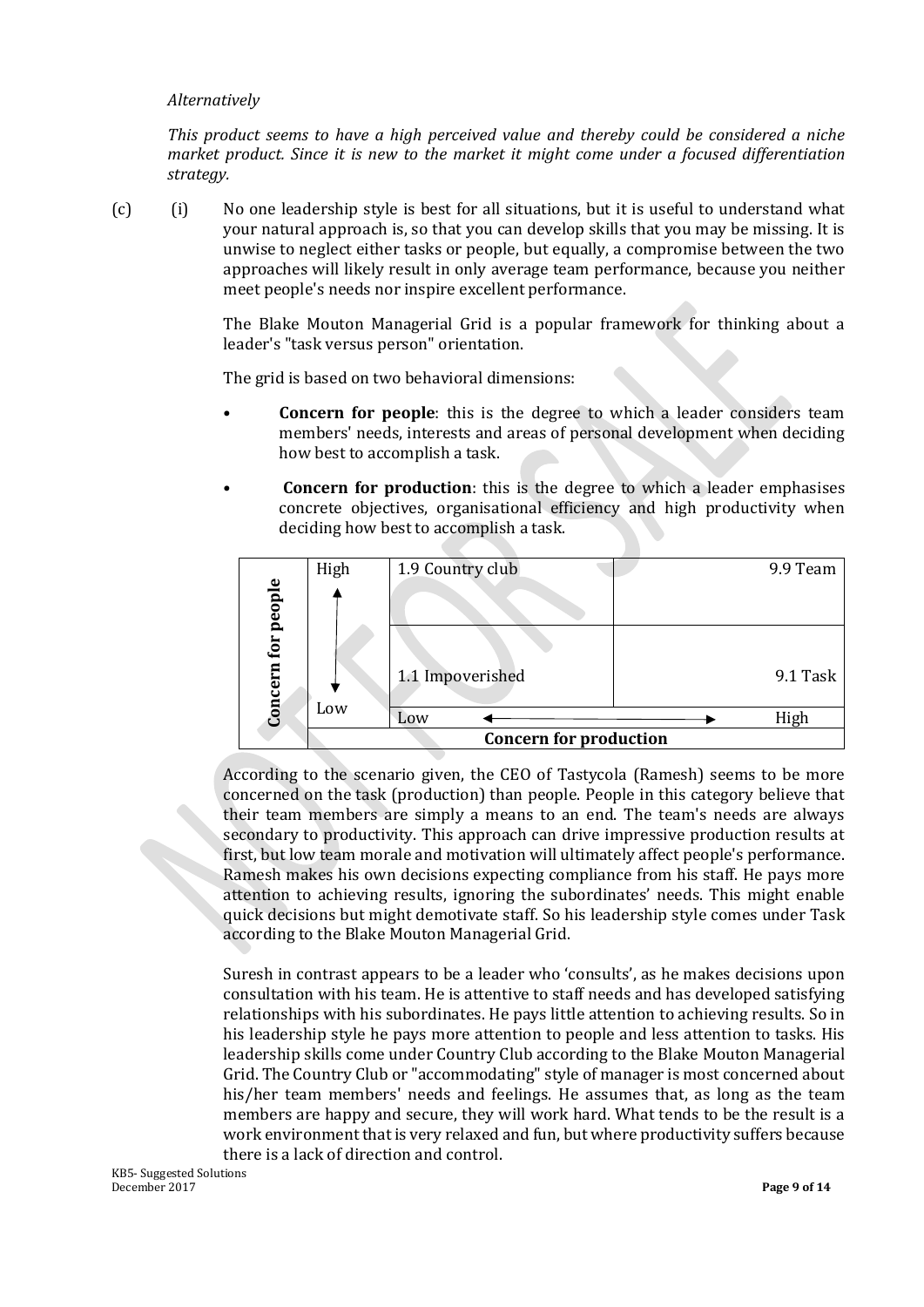(ii) Recommended strategy should be Team Management. The reason is in the present competitive environment, the company should focus on production to achieve a high level of productivity. At the same time, the company should also keep the experienced employees to get maximum output without giving opportunities to competitors to recruit its experienced employees.

#### (d) **Financial KPIs**

- Increase in net profit margin, increase in Return on Assets (e.g. 5% by 2019)
- Increase in sales volume, ROI, profitability (e.g. 10% by 2019)

#### **Non-financial KPIs**

- Increase in the number of positive public opinion (e.g. 10% by 2019) feedback reduction in number of defects (e.g. 10% by 2019)
- Reduction in customer complaints, increase in market share (e.g. 5% by 2019)

**(Total: 25 marks)**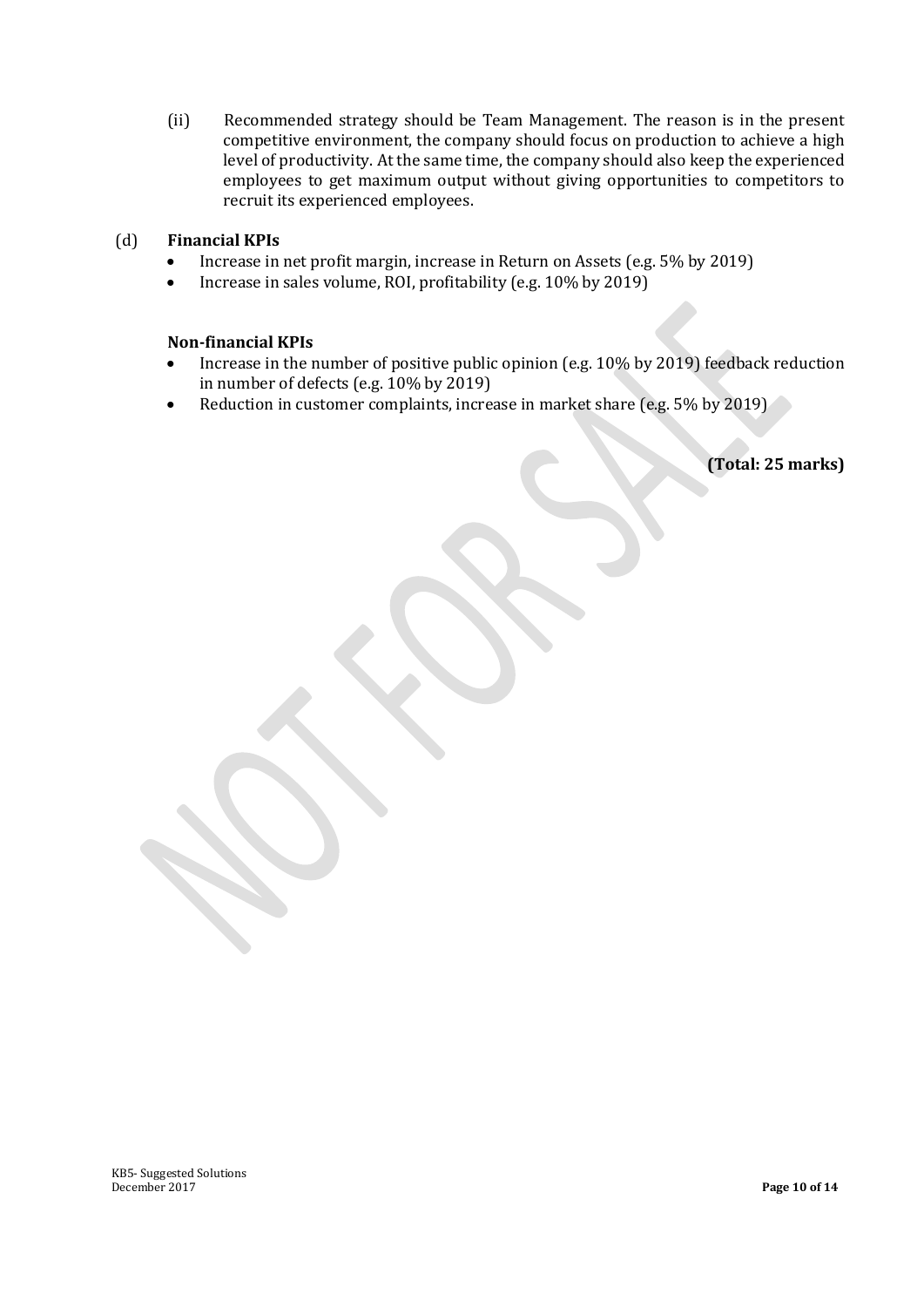#### **Relevant Learning Outcome/s: 4**

Value creation through marketing

Study text reference: Pages 122, 123, 163 and 171

#### (a) (i) **Appropriate target markets**

According to the details given in the scenario, the following characteristics of the two airlines can be identified.

Airline 1 – it only has a few number of jets. When looking at the facilities provided by the airline it shows that passengers are provided more spacious comfortable seats, variety in selecting food and beverages, and freely available entertainment. More luggage can be taken without paying any additional fees.

Airline 2 – it has a large number of jets, which only have economy class and budget seats. Budget passengers have to pay for checked-in luggage and meals. Economy class passengers can choose their meals from a pre-set menu and only one luggage can be checked in. Based on the facilities offered by the two airlines it seems that they can segment the market based on the level of income of the passengers.

Accordingly, the following target markets can be recommended for the two airlines.

Airline 1 can be targeted to the **high-income earners** and Airline 2 can targeted to **low-income earners.** 

(ii) When considering the facilities provided by Airline 1, it is more concerned about providing a quality service at a higher price. Therefore Airline 1 can be positioned as a 'premium service provider' in the market.

Airline 2 is catering to budget travelers at a lower cost by providing limited resources or facilities. If they need meals and extra facilities it will be provided at a fee. So Airline 2 can be positioned as 'economy' (low quality, low price).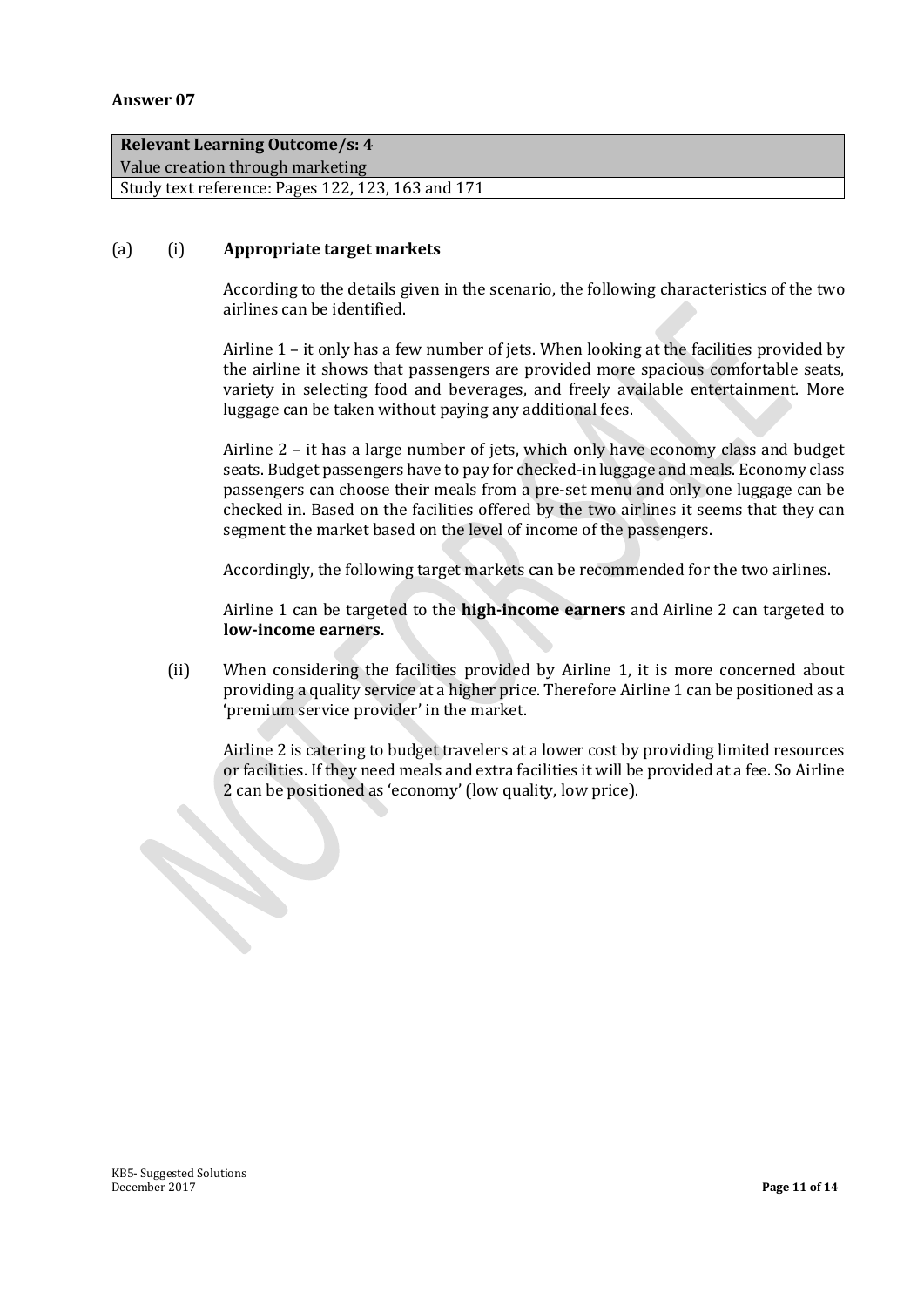

- Recommend two segments with justification
- Suggested positioning for two products with positioning map

#### (b) **Marketing mix for Airline 1**

**Product** – jets with luxury facilities, providing quality service in the cabin.

**Pricing** – should have a market skimming pricing strategy (high price). Price discrimination can be applied with premium prices for suites, high prices for deluxe, and above average prices for premium economy classes.

**Place** – place means the location of service touch points. The airport, ticket counters etc. should be located everywhere. Therefore it should be at the airport in Singapore and other premium destinations. Tickets can be bought from the head office, travel agents and online.

**Promotion** – advertising in the media to reach premium customers, online promotions and personal selling.

**People** – front office employees and cabin crew should be professional and provide a courteous professional service.

**Process –** the processes from ordering, checking-in, checking-out, entertainment, and all other services should be provided efficiently and safely (better to introduce special checking counters and ground handling processes).

**Physical evidence** – since the airline is targeting high-income consumers, the ambience will need attention. The place has to be attractive, calm and have all the facilities expected by such consumers. Picking a colour code would be beneficial, for example deluxe can be one colour scheme (e.g. use a flower or a bird as the theme), with suites having another.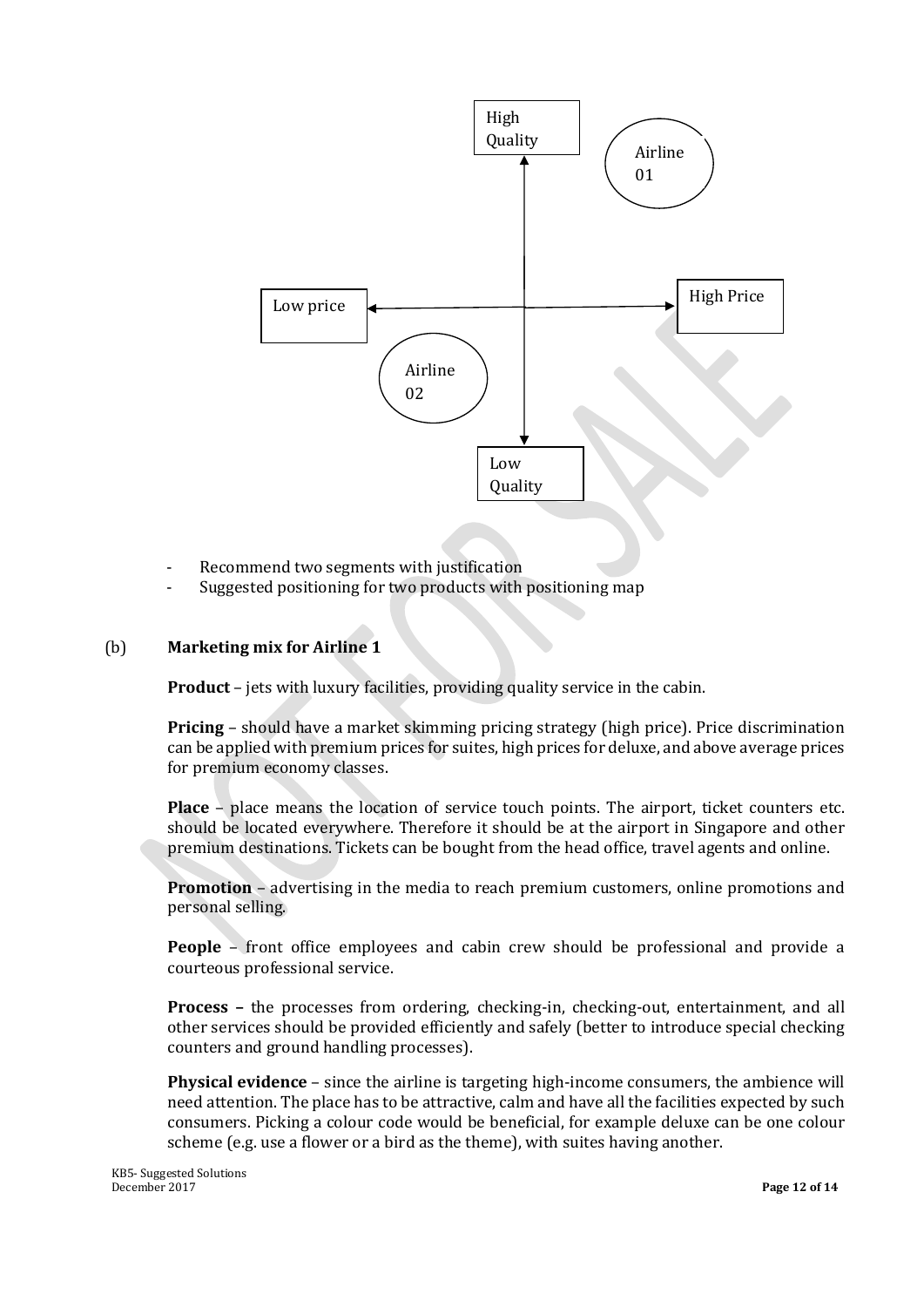- (c) CRM is the establishment, development, maintenance and optimisation of long-term, mutually valuable relationships between consumers and organisations. To develop a relationship with customers, it is not sufficient to simply gather information about them. This information should be put to use in a way that strengthens the bond between the company and customer.
	- Dealing with industrial customers the company could communicate with industrial customers regularly. They can use information obtained about customers' future intentions and buying preferences to make selling propositions (e.g. arranging tour packages for corporates).
	- Dealing with repeat customers for consumer goods or services the company can have a record of customers' details and their preferences, so that if there are any sales promotions to travel certain countries, they can inform the customers about these promotions well in advance.
	- Using knowledge about the customer to improve the service if Sunny Travels PLC is able to establish a database of its customers, it will encourage customer loyalty and repeat purchases.
	- Using knowledge of the customer to send personalised sales promotions the company can use its knowledge of customers to send personalised communications to them by emails or letters, providing information about new products, sales promotions etc.
	- Improve customer loyalty by showing that the company knows about the customer personally.
	- Analyse information to understand more about the customers to satisfy their needs.

**(Total: 25 marks)**